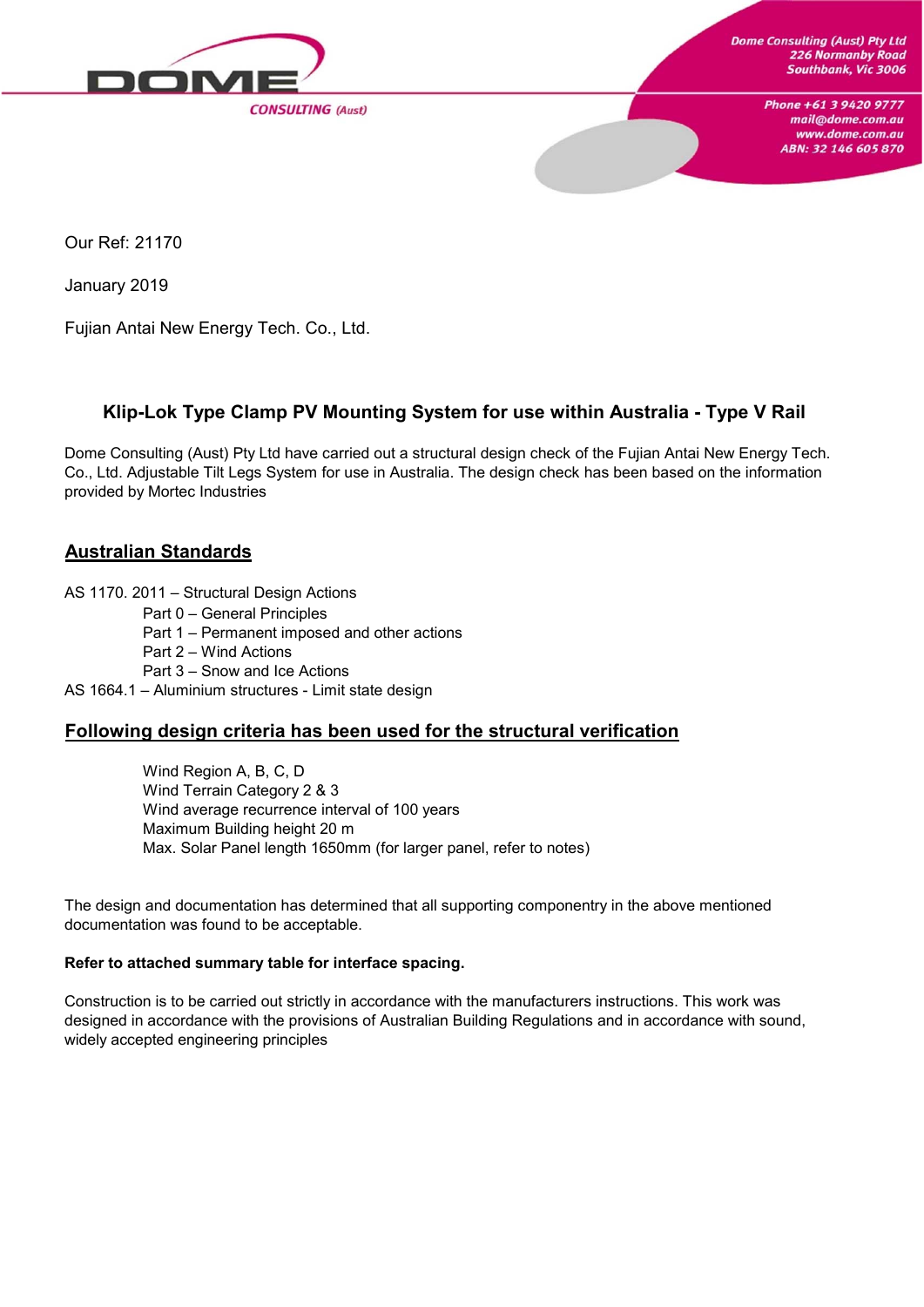

Our Ref: 21170

January 2019

Fujian Antai New Energy Tech. Co., Ltd.

# **Structural Design Summary Table**

### **KLIP-LOC TYPE CLAMP ACCREDITION WITH TYPE V RAIL**

For

Adjustable Triangle, Adjustable Tilt Legs and Direct Mounting in accordance to AS1170.2 2011 Amdt 5 - June 2017

**Terrain Category 3**

Copyright of these documents remains at all times the property of Dome Consulting (Aust.) Pty Ltd. The documents are issued under license and are only to be used in accordance with the terms of the commissioned purpose. Unauthorised use of the documents is prohibited and a breach of any agreement or obligation may result in revoking of the license to use these documents and shall have cause for all copies of these documents to be returned immediately upon demand.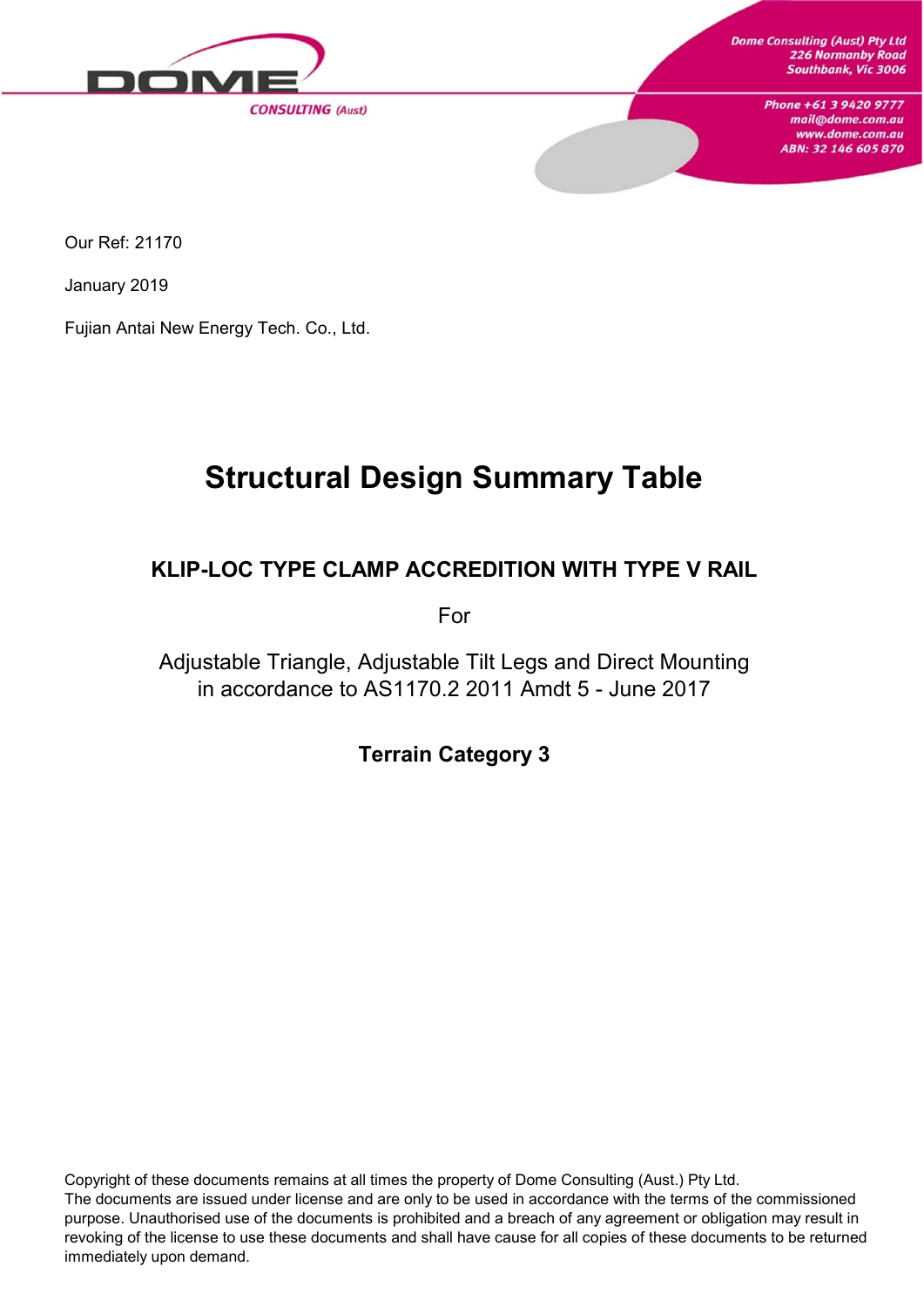

## **Direct Mounting or using L-feet and rails - Anywhere on the roof**

#### **SUMMARY - T.C. 3 for Regions A, B, C - Type V Rail**

Roof Interface Bracket Spacing (mm) Across for PV – Tripod and Adjustable Tilting System **Fixing anywhere on the Roofing sheet**

Two Klip-Lok per frame

#### **Design Data**

| <b>KlipLok Type</b> | Capacity |
|---------------------|----------|
|                     | kN       |
| Lysaght 406         | 0.40     |
| Lysaght 700         | 0.87     |
| Longline 305        | 1.68     |
| <b>Stramit SDU</b>  | 0.73     |
| Fielders 700        | 0.43     |

Panel 'L' 1650



| <b>WIND REGION</b>  | A         |                  |                 |      |                         |      |                           |                   |
|---------------------|-----------|------------------|-----------------|------|-------------------------|------|---------------------------|-------------------|
| qu (K Pa)           | 0.65      | 0.80             | 0.75            | 0.84 | 0.84                    | 1.02 | 0.90                      | $\overline{1}.10$ |
| hz                  |           | 5 <sub>m</sub>   | 10 <sub>m</sub> |      | 15 <sub>m</sub>         |      | 20 m                      |                   |
| Angle               | $\leq 15$ | ≤30              | $\leq 15$       | ≤30  | $\leq 15$               | ≤30  | $\leq 15$                 | ≤30               |
| KlipLok 406         | 655       | 530              | 570             | 505  | 505                     | 410  | 475                       | 380               |
| KlipLok 700         | 1405      | 1160             | 1245            | 1105 | 1105                    | 905  | 1035                      | 840               |
| KingKlip 700        | 700       | 570              | 605             | 540  | 540                     | 445  | 505                       | 410               |
| <b>Stramit SDU</b>  | 1195      | 970              | 1035            | 925  | 925                     | 755  | 870                       | 710               |
| Longline 305        | 1480      | 1405             | 1480            | 1405 | 1430                    | 1355 | 1390                      | 1320              |
| Force (kN/m)        | 0.59      | 0.73             | 0.68            | 0.76 | 0.76                    | 0.93 | 0.82                      | 1.00              |
| <b>WIND REGION</b>  |           |                  |                 |      | B                       |      |                           |                   |
| qu (K Pa)           | 0.83      | 1.09             | 0.96            | 1.26 | 1.06                    | 1.40 | 1.14                      | 1.50              |
| hz                  |           | 5 <sub>m</sub>   | 10 <sub>m</sub> |      | 15 <sub>m</sub>         |      | $\overline{2}0 \text{ m}$ |                   |
| Angle               | $≤ 15$    | ≤30              | $\leq 15$       | ≤30  | $\leq 15$               | ≤30  | $\leq 15$                 | ≤30               |
| KlipLok 406         | 510       | 380              | 435             | 335  | 400                     | 295  | 370                       | 280               |
| KlipLok 700         | 1110      | 850              | 970             | 735  | 875                     | 660  | 810                       | 615               |
| <b>KingKlip 700</b> | 550       | 420              | 475             | 360  | 425                     | 325  | 400                       | 295               |
| <b>Stramit SDU</b>  | 930       | 710              | 810             | 615  | 725                     | 550  | 680                       | 510               |
| Longline 305        | 1365      | 1295             | 1365            | 1295 | 1320                    | 1205 | 1285                      | 1080              |
| Force (kN/m)        | 0.75      | 0.99             | 0.87            | 1.14 | 0.96                    | 1.27 | 1.03                      | 1.36              |
| <b>WIND REGION</b>  |           |                  |                 |      | $\overline{\mathbf{c}}$ |      |                           |                   |
| qu (K Pa)           | 1.27      | 2.19             | 1.47            | 2.31 | 1.63                    | 2.57 | 1.75                      | 2.75              |
| hz                  |           | $\overline{5}$ m | 10 <sub>m</sub> |      | $\overline{15}$ m       |      | 20 m                      |                   |
| Angle               | $≤ 15$    | ≤30              | $\leq 15$       | ≤30  | $\leq 15$               | ≤30  | $\leq 15$                 | ≤30               |
| KlipLok 406         | 335       | 185              | 285             | 175  | 260                     | 155  | 240                       | 145               |
| KlipLok 700         | 725       | 420              | 625             | 400  | 570                     | 355  | 520                       | 335               |
| KingKlip 700        | 355       | 205              | 305             | 195  | 280                     | 175  | 260                       | 155               |
| <b>Stramit SDU</b>  | 605       | 355              | 520             | 335  | 475                     | 295  | 435                       | 280               |
| Longline 305        | 1140      | 925              | 1140            | 925  | 990                     | 800  | 885                       | 715               |
| Force (kN/m)        | 1.15      | 1.99             | 1.33            | 2.10 | 1.48                    | 2.33 | 1.59                      | 2.50              |

1. Roof Interface bracket spacing in the above table for panel length of 1.65 m.

2. The table prepared based on GD Rail capacity and Klip-Lok bracket pull-out capacity

3. The panels or L-Foot have to be fixed using 1-M8 bolt.

4 The above mentioned spacing table is for Roof Interface Bracket fixing including edge of the roof.

5. On purlin means that distance from the purlin to the Klip-Lok type bracket (centre to centre) is not more than 100mm

6. Angle refers to roof angle.

7. For panels lengths upto 1800mm reduce spacings by 12.0%

8. For panels lengths upto 2000mm reduce spacings by 22.0%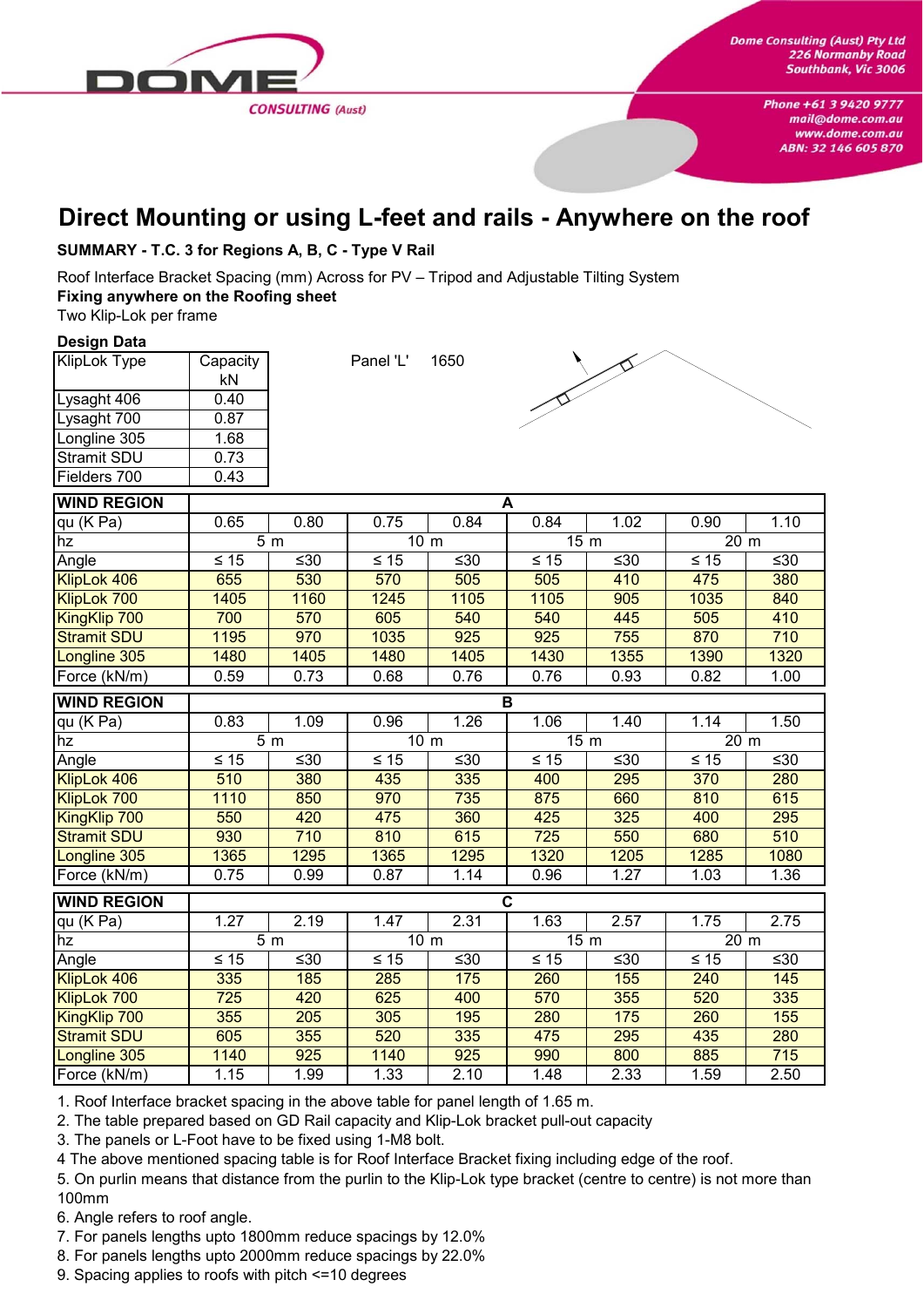

## **Direct Mounting or using L-feet and rails - On top of the purlin**

#### **SUMMARY - T.C. 3 for Regions A, B, C - Type V Rail**

Roof Interface Bracket Spacing (mm) Across for PV – Tripod and Adjustable Tilting System **Fixing on purlin on the Roofing sheet**

Two Klip-Lok per frame

#### **Design Data**

| <b>KlipLok Type</b> | Capacity |
|---------------------|----------|
|                     | kN       |
| Lysaght 406         | 1.37     |
| Lysaght 700         | 1.17     |
| Longline 305        | 1.76     |
| <b>Stramit SDU</b>  | 1.80     |
| Fielders 700        | 0.50     |

Panel 'L' 1650



| <b>WIND REGION</b>  | A         |                  |                 |       |                         |       |                           |           |
|---------------------|-----------|------------------|-----------------|-------|-------------------------|-------|---------------------------|-----------|
| qu (K Pa)           | 0.65      | 0.8              | 0.75            | 0.84  | 0.84                    | 1.02  | 0.9                       | 1.1       |
| hz                  |           | 5 <sub>m</sub>   | 10 <sub>m</sub> |       | 15 <sub>m</sub>         |       | 20 m                      |           |
| Angle               | $\leq 15$ | ≤30              | $\leq 15$       | $≤30$ | $\leq 15$               | ≤30   | $\leq 15$                 | $\leq 30$ |
| KlipLok 406         | 1405      | 1350             | 1365            | 1335  | 1335                    | 1275  | 1315                      | 1255      |
| KlipLok 700         | 1405      | 1350             | 1365            | 1335  | 1335                    | 1215  | 1315                      | 1140      |
| KingKlip 700        | 820       | 660              | 710             | 635   | 635                     | 515   | 590                       | 485       |
| <b>Stramit SDU</b>  | 1405      | 1350             | 1365            | 1335  | 1335                    | 1275  | 1315                      | 1255      |
| Longline 305        | 1480      | 1405             | 1480            | 1405  | 1430                    | 1355  | 1390                      | 1320      |
| Force (kN/m)        | 0.59      | 0.73             | 0.68            | 0.76  | 0.76                    | 0.93  | 0.82                      | 1.00      |
| <b>WIND REGION</b>  |           |                  |                 |       | B                       |       |                           |           |
| $qu$ (K Pa)         | 0.83      | 1.09             | 0.96            | 1.26  | 1.06                    | 1.4   | 1.14                      | 1.5       |
| hz                  |           | 5 <sub>m</sub>   | 10 <sub>m</sub> |       | 15 <sub>m</sub>         |       | $\overline{2}0 \text{ m}$ |           |
| Angle               | $\leq 15$ | $≤30$            | $\leq 15$       | $≤30$ | $\leq 15$               | $≤30$ | $\leq 15$                 | $\leq 30$ |
| KlipLok 406         | 1335      | 1255             | 1295            | 1155  | $\overline{1265}$       | 1035  | 1245                      | 970       |
| KlipLok 700         | 1335      | 1140             | 1295            | 990   | 1175                    | 885   | 1090                      | 830       |
| KingKlip 700        | 635       | 485              | 550             | 420   | 500                     | 370   | 465                       | 355       |
| <b>Stramit SDU</b>  | 1335      | 1255             | 1295            | 1215  | 1265                    | 1185  | 1245                      | 1170      |
| Longline 305        | 1365      | 1295             | 1365            | 1295  | 1320                    | 1250  | 1285                      | 1140      |
| Force (kN/m)        | 0.75      | 0.99             | 0.87            | 1.14  | 0.96                    | 1.27  | 1.03                      | 1.36      |
| <b>WIND REGION</b>  |           |                  |                 |       | $\overline{\mathbf{c}}$ |       |                           |           |
| qu (K Pa)           | 1.27      | 2.19             | 1.47            | 2.31  | 1.63                    | 2.57  | 1.75                      | 2.75      |
| hz                  |           | $\overline{5}$ m | 10 <sub>m</sub> |       | 15 m                    |       | 20 <sub>m</sub>           |           |
| Angle               | $≤ 15$    | ≤30              | $≤ 15$          | $≤30$ | $\leq 15$               | $≤30$ | $\leq 15$                 | $≤30$     |
| KlipLok 406         | 1145      | 660              | 990             | 625   | 895                     | 560   | 830                       | 520       |
| KlipLok 700         | 980       | 570              | 850             | 530   | 765                     | 485   | 710                       | 445       |
| <b>KingKlip 700</b> | 420       | 240              | 360             | 220   | 325                     | 205   | 295                       | 185       |
| <b>Stramit SDU</b>  | 1215      | 875              | 1175            | 830   | 1145                    | 745   | 1090                      | 690       |
| Longline 305        | 1195      | 970              | 1195            | 970   | 1035                    | 840   | 925                       | 755       |
| Force (kN/m)        | 1.15      | 1.99             | 1.33            | 2.10  | 1.48                    | 2.33  | 1.59                      | 2.50      |

1. Roof Interface bracket spacing in the above table for panel length of 1.65 m.

2. The table prepared based on GD Rail capacity and Klip-Lok bracket pull-out capacity

3. The panels or L-Foot have to be fixed using 1-M8 bolt.

4 The above mentioned spacing table is for Roof Interface Bracket fixing including edge of the roof.

5. On purlin means that distance from the purlin to the Klip-Lok type bracket (centre to centre) is not more than 100mm

6. Angle refers to roof angle.

7. For panels lengths upto 1800mm reduce spacings by 12.0%

8. For panels lengths upto 2000mm reduce spacings by 22.0%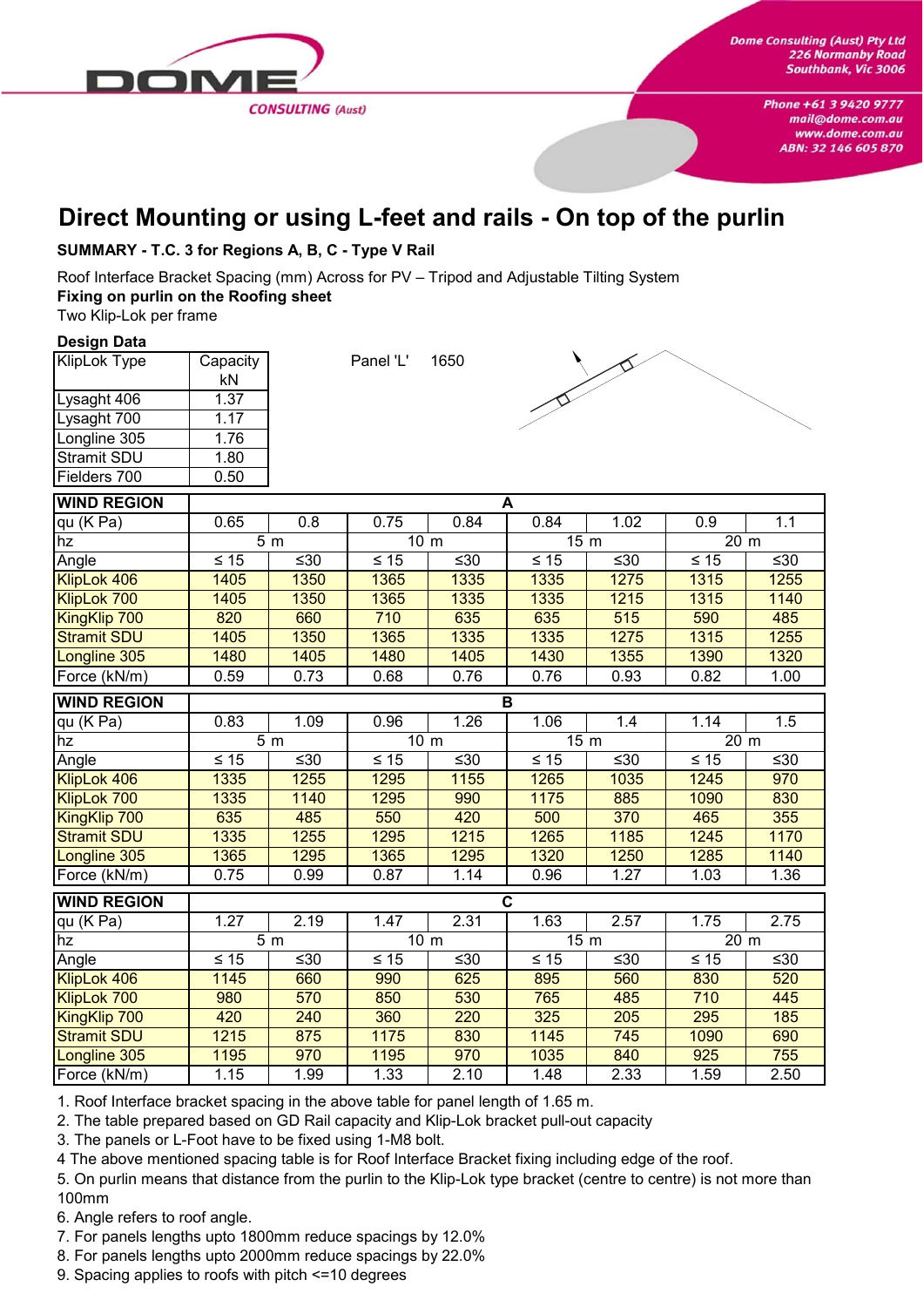

## **Single Tripod and Adjustable Tilting System - Anywhere on the roof**

#### **SUMMARY - T.C. 3 for Regions A, B, C - Type V Rail**

Roof Interface Bracket Spacing (mm) Across for PV – Tripod and Adjustable Tilting System **Fixing anywhere on the Roofing sheet**

Two Klip-Lok per frame

#### **Design Data**

| <b>KlipLok Type</b> | Capacity |  |  |  |  |
|---------------------|----------|--|--|--|--|
|                     | kN       |  |  |  |  |
| Lysaght 406         | 0.40     |  |  |  |  |
| Lysaght 700         | 0.87     |  |  |  |  |
| Longline 305        | 1.68     |  |  |  |  |
| <b>Stramit SDU</b>  | 0.73     |  |  |  |  |
| Fielders 700        | 0.43     |  |  |  |  |

Panel 'L' 1650



| <b>WIND REGION</b>  | $\blacktriangle$ |                |                 |      |                         |       |                 |        |
|---------------------|------------------|----------------|-----------------|------|-------------------------|-------|-----------------|--------|
| qu (K Pa)           | 0.65             | 0.80           | 0.75            | 0.84 | 0.84                    | 1.02  | 0.90            | 1.10   |
| hz                  |                  | 5 <sub>m</sub> | 10 <sub>m</sub> |      | 15 m                    |       | 20 m            |        |
| Angle               | $\leq 15$        | ≤30            | $\leq 15$       | ≤30  | $\leq 15$               | ≤30   | $\leq 15$       | ≤30    |
| KlipLok 406         | 655              | 530            | 570             | 505  | 505                     | 410   | 380             | 305    |
| KlipLok 700         | 1405             | 1160           | 1245            | 1105 | 1105                    | 905   | 830             | 670    |
| KingKlip 700        | 700              | 570            | 605             | 540  | 540                     | 445   | 410             | 335    |
| <b>Stramit SDU</b>  | 1195             | 970            | 1035            | 925  | 925                     | 755   | 700             | 570    |
| Longline 305        | 1480             | 1405           | 1480            | 1405 | 1430                    | 1355  | 1390            | 1320   |
| Force (kN/m)        | 0.59             | 0.73           | 0.68            | 0.76 | 0.76                    | 0.93  | 0.82            | 1.00   |
| <b>WIND REGION</b>  |                  |                |                 |      | B                       |       |                 |        |
| <u>qu</u> (K Pa)    | 0.83             | 1.09           | 0.96            | 1.26 | 1.06                    | 1.40  | 1.14            | 1.50   |
| hz                  |                  | 5 <sub>m</sub> | 10 <sub>m</sub> |      | 15 <sub>m</sub>         |       | 20 <sub>m</sub> |        |
| Angle               | $≤ 15$           | ≤30            | $\leq 15$       | ≤30  | $\leq 15$               | ≤30   | $\leq 15$       | ≤30    |
| KlipLok 406         | 510              | 380            | 435             | 335  | 400                     | 295   | 370             | 280    |
| KlipLok 700         | 1110             | 850            | 970             | 735  | 875                     | 660   | 810             | 615    |
| KingKlip 700        | 550              | 420            | 475             | 360  | 425                     | 325   | 400             | 295    |
| <b>Stramit SDU</b>  | 930              | 710            | 810             | 615  | 725                     | 550   | 680             | 510    |
| Longline 305        | 1365             | 1295           | 1365            | 1295 | 1320                    | 1210  | 1285            | 1090   |
| Force (kN/m)        | 0.75             | 0.99           | 0.87            | 1.14 | 0.96                    | 1.27  | 1.03            | 1.36   |
| <b>WIND REGION</b>  |                  |                |                 |      | $\overline{\mathbf{c}}$ |       |                 |        |
| qu (K Pa)           | 1.27             | 2.19           | 1.47            | 2.31 | 1.63                    | 2.57  | 1.75            | 2.75   |
| hz                  |                  | 5 <sub>m</sub> | 10 <sub>m</sub> |      | 15 <sub>m</sub>         |       | 20 <sub>m</sub> |        |
| Angle               | $≤ 15$           | ≤30            | $\leq 15$       | ≤30  | $\leq 15$               | $≤30$ | $\leq 15$       | ≤ $30$ |
| KlipLok 406         | 335              | 185            | 285             | 175  | 260                     | 155   | 240             | 145    |
| KlipLok 700         | 725              | 420            | 625             | 400  | 570                     | 355   | 520             | 335    |
| <b>KingKlip 700</b> | 355              | 205            | 305             | 195  | 280                     | 175   | 260             | 155    |
| <b>Stramit SDU</b>  | 605              | 355            | 520             | 335  | 475                     | 295   | 435             | 280    |
| Longline 305        | 1210             | 885            | 1210            | 885  | 1055                    | 775   | 940             | 690    |
| Force (kN/m)        | 1.15             | 1.99           | 1.33            | 2.10 | 1.48                    | 2.33  | 1.59            | 2.50   |

1. Roof Interface bracket spacing in the above table for panel length of 1.65 m.

2. The table prepared based on GD Rail capacity and Klip-Lok bracket pull-out capacity

3. The panels or L-Foot have to be fixed using 1-M8 bolt.

4 The above mentioned spacing table is for Roof Interface Bracket fixing including edge of the roof.

5. On purlin means that distance from the purlin to the Klip-Lok type bracket (centre to centre) is not more than 100mm

6. Angle refers to tilt angle between roof and panels – not to horizontal.

7. For panels lengths upto 1800mm reduce spacings by 12.0%

8. For panels lengths upto 2000mm reduce spacings by 22.0%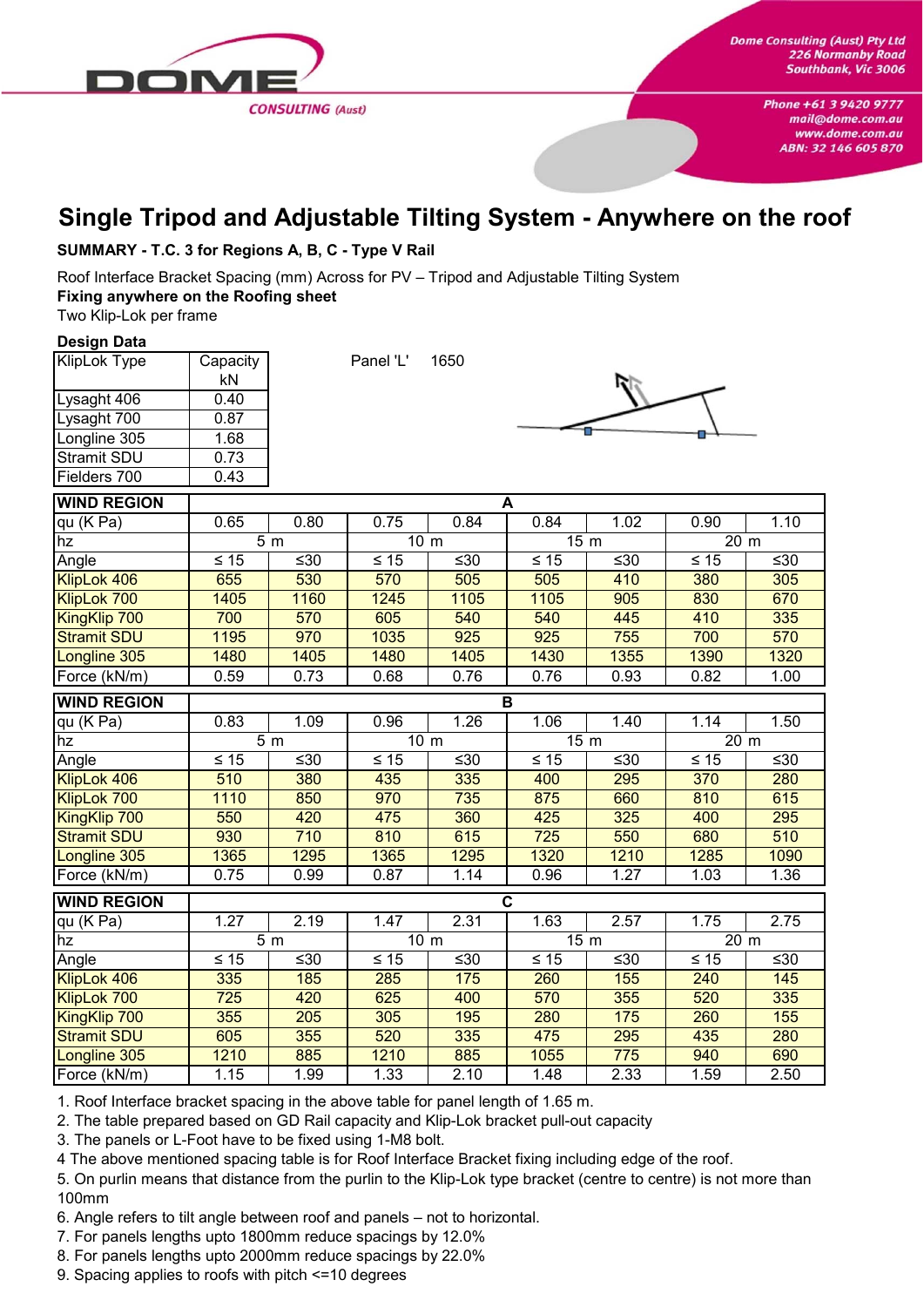

## **Single Tripod and Adjustable Tilting System - On top of the purlin**

#### **SUMMARY - T.C. 3 for Regions A, B, C - Type V Rail**

Roof Interface Bracket Spacing (mm) Across for PV – Tripod and Adjustable Tilting System **Fixing on purlin on the Roofing sheet**

Two Klip-Lok per frame

#### **Design Data**

| <b>KlipLok Type</b> | Capacity |  |  |  |  |
|---------------------|----------|--|--|--|--|
|                     | kN       |  |  |  |  |
| Lysaght 406         | 1.37     |  |  |  |  |
| Lysaght 700         | 1.17     |  |  |  |  |
| Longline 305        | 1.76     |  |  |  |  |
| <b>Stramit SDU</b>  | 1.80     |  |  |  |  |
| Fielders 700        | 0.50     |  |  |  |  |

Panel 'L' 1650



| <b>WIND REGION</b> |           |                  |                 |           | A                       |      |                 |      |
|--------------------|-----------|------------------|-----------------|-----------|-------------------------|------|-----------------|------|
| $qu$ (K Pa)        | 0.65      | 0.8              | 0.75            | 0.84      | 0.84                    | 1.02 | 0.9             | 1.1  |
| hz                 |           | $\overline{5}$ m | 10 <sub>m</sub> |           | 15 <sub>m</sub>         |      | 20 <sub>m</sub> |      |
| Angle              | $≤ 15$    | ≤30              | $\leq 15$       | ≤30       | $\leq 15$               | ≤30  | $\leq 15$       | ≤30  |
| KlipLok 406        | 1405      | 1350             | 1365            | 1335      | 1335                    | 1275 | 1310            | 1065 |
| KlipLok 700        | 1405      | 1350             | 1365            | 1335      | 1335                    | 1215 | 1120            | 915  |
| KingKlip 700       | 820       | 660              | 710             | 635       | 635                     | 515  | 475             | 380  |
| <b>Stramit SDU</b> | 1405      | 1350             | 1365            | 1335      | 1335                    | 1275 | 1315            | 1255 |
| Longline 305       | 1480      | 1405             | 1480            | 1405      | 1430                    | 1355 | 1390            | 1320 |
| Force (kN/m)       | 0.59      | 0.73             | 0.68            | 0.76      | 0.76                    | 0.93 | 0.82            | 1.00 |
| <b>WIND REGION</b> |           |                  |                 |           | B                       |      |                 |      |
| qu (K Pa)          | 0.83      | 1.09             | 0.96            | 1.26      | 1.06                    | 1.4  | 1.14            | 1.5  |
| hz                 |           | 5 <sub>m</sub>   | 10 <sub>m</sub> |           | 15 <sub>m</sub>         |      | 20 m            |      |
| Angle              | $\leq 15$ | ≤30              | $\leq 15$       | $\leq 30$ | $\leq 15$               | ≤30  | $\leq 15$       | ≤30  |
| KlipLok 406        | 1335      | 1255             | 1295            | 1155      | 1265                    | 1035 | 1245            | 970  |
| KlipLok 700        | 1335      | 1140             | 1295            | 990       | 1175                    | 885  | 1090            | 830  |
| KingKlip 700       | 635       | 485              | 550             | 420       | 500                     | 370  | 465             | 355  |
| <b>Stramit SDU</b> | 1335      | 1255             | 1295            | 1215      | 1265                    | 1185 | 1245            | 1170 |
| Longline 305       | 1365      | 1295             | 1365            | 1295      | 1320                    | 1210 | 1285            | 1035 |
| Force (kN/m)       | 0.75      | 0.99             | 0.87            | 1.14      | 0.96                    | 1.27 | 1.03            | 1.36 |
| <b>WIND REGION</b> |           |                  |                 |           | $\overline{\mathbf{c}}$ |      |                 |      |
| $qu$ (K Pa)        | 1.27      | 2.19             | 1.47            | 2.31      | 1.63                    | 2.57 | 1.75            | 2.75 |
| hz                 |           | $\overline{5}$ m | 10 <sub>m</sub> |           | 15 <sub>m</sub>         |      | 20 m            |      |
| Angle              | $≤ 15$    | ≤30              | $\leq 15$       | ≤30       | $\leq 15$               | ≤30  | $\leq 15$       | ≤30  |
| KlipLok 406        | 1145      | 660              | 990             | 625       | 895                     | 560  | 560             | 520  |
| KlipLok 700        | 980       | 570              | 850             | 530       | 765                     | 485  | 710             | 445  |
| KingKlip 700       | 420       | 240              | 360             | 220       | 325                     | 205  | 295             | 185  |
| <b>Stramit SDU</b> | 1215      | 875              | 1175            | 830       | 1145                    | 745  | 1090            | 690  |
| Longline 305       | 1195      | 970              | 1195            | 970       | 1035                    | 840  | 895             | 755  |
| Force (kN/m)       | 1.15      | 1.99             | 1.33            | 2.10      | 1.48                    | 2.33 | 1.59            | 2.50 |

1. Roof Interface bracket spacing in the above table for panel length of 1.65 m.

2. The table prepared based on GD Rail capacity and Klip-Lok bracket pull-out capacity

3. The panels or L-Foot have to be fixed using 1-M8 bolt.

4 The above mentioned spacing table is for Roof Interface Bracket fixing including edge of the roof.

5. On purlin means that distance from the purlin to the Klip-Lok type bracket (centre to centre) is not more than 100mm

6. Angle refers to tilt angle between roof and panels – not to horizontal.

7. For panels lengths upto 1800mm reduce spacings by 12.0%

8. For panels lengths upto 2000mm reduce spacings by 22.0%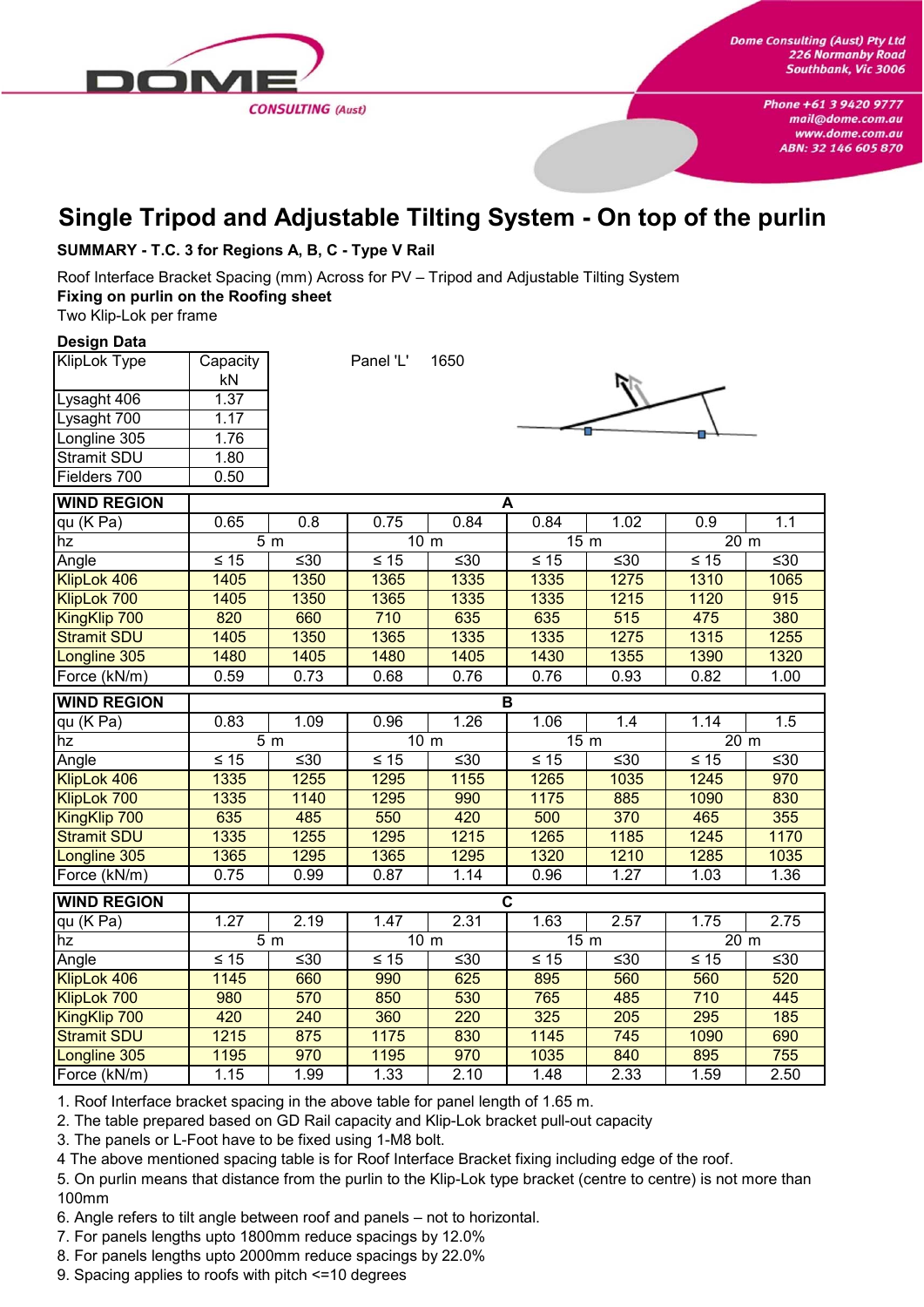

Our Ref: 21170

January 2019

Fujian Antai New Energy Tech. Co., Ltd.

# **Structural Design Summary Table**

### **KLIP-LOC TYPE CLAMP ACCREDITION WITH TYPE V RAIL**

For

Adjustable Triangle, Adjustable Tilt Legs and Direct Mounting in accordance to AS1170.2 2011 Amdt 5 - June 2017

**Terrain Category 2**

Copyright of these documents remains at all times the property of Dome Consulting (Aust.) Pty Ltd. The documents are issued under license and are only to be used in accordance with the terms of the commissioned purpose. Unauthorised use of the documents is prohibited and a breach of any agreement or obligation may result in revoking of the license to use these documents and shall have cause for all copies of these documents to be returned immediately upon demand.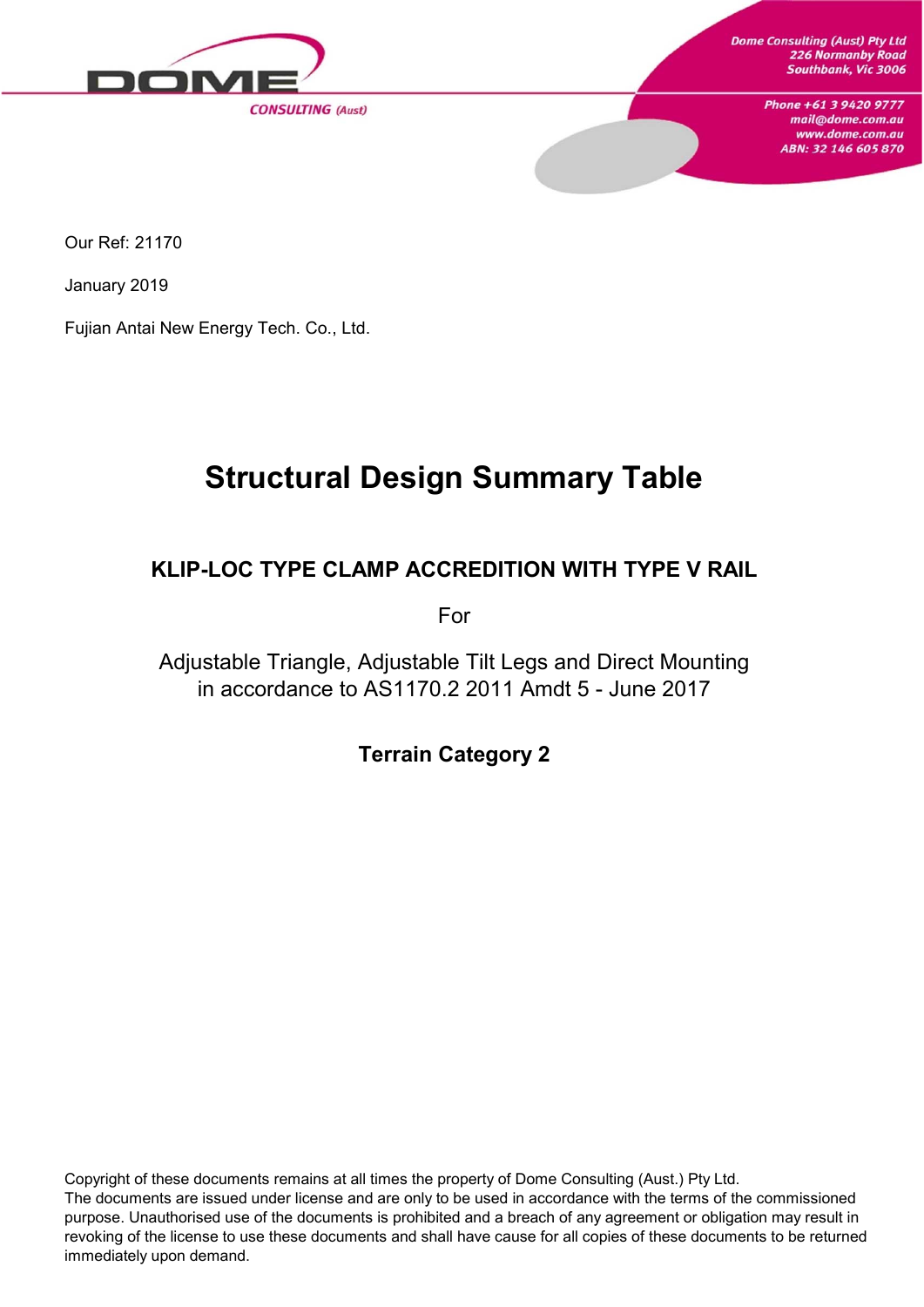

## **Direct Mounting or using L-feet and rails - Anywhere on the roof**

**SUMMARY - T.C. 2 for Regions A, B, C - Type V Rail**

Roof Interface Bracket Spacing (mm) Across for PV – Tripod and Adjustable Tilting System **Fixing anywhere on the Roofing sheet**

Two Klip-Lok per frame

#### **Design Data**

| KlipLok Type       | Capacity |  |  |  |
|--------------------|----------|--|--|--|
|                    | kN       |  |  |  |
| Lysaght 406        | 0.40     |  |  |  |
| Lysaght 700        | 0.87     |  |  |  |
| Longline 305       | 1.68     |  |  |  |
| <b>Stramit SDU</b> | 0.73     |  |  |  |
| Fielders 700       | 0.43     |  |  |  |

Panel 'L' 1650



| <b>WIND REGION</b> | A      |                |                 |       |                 |       |                |      |
|--------------------|--------|----------------|-----------------|-------|-----------------|-------|----------------|------|
| qu (K Pa)          | 0.65   | 0.80           | 0.75            | 0.84  | 0.84            | 1.02  | 0.90           | 1.10 |
| hz                 |        | 5 <sub>m</sub> | 10 <sub>m</sub> |       | 15 <sub>m</sub> |       | 20 m           |      |
| Angle              | $≤ 15$ | ≤30            | $\leq 15$       | ≤30   | $\leq 15$       | ≤30   | $\leq 15$      | ≤30  |
| KlipLok 406        | 625    | 505            | 515             | 455   | 465             | 380   | 440            | 355  |
| KlipLok 700        | 1365   | 1110           | 1130            | 1010  | 1020            | 830   | 960            | 785  |
| KingKlip 700       | 670    | 540            | 560             | 495   | 505             | 410   | 475            | 380  |
| <b>Stramit SDU</b> | 1140   | 935            | 945             | 840   | 850             | 700   | 810            | 660  |
| Longline 305       | 1475   | 1395           | 1345            | 1280  | 1315            | 1195  | 1295           | 1120 |
| Force (kN/m)       | 0.59   | 0.73           | 0.68            | 0.76  | 0.76            | 0.93  | 0.82           | 1.00 |
| <b>WIND REGION</b> |        |                |                 |       | В               |       |                |      |
| qu (K Pa)          | 0.83   | 1.09           | 0.96            | 1.26  | 1.06            | 1.40  | 1.14           | 1.50 |
| hz                 |        | 5 <sub>m</sub> | 10 <sub>m</sub> |       | 15 <sub>m</sub> |       | $20 \text{ m}$ |      |
| Angle              | ≤ 15   | ≤30            | $\leq 15$       | $≤30$ | $≤ 15$          | $≤30$ | $≤ 15$         | ≤30  |
| KlipLok 406        | 485    | 360            | 400             | 305   | 360             | 280   | 345            | 260  |
| KlipLok 700        | 1065   | 800            | 875             | 670   | 800             | 605   | 755            | 570  |
| KingKlip 700       | 520    | 390            | 425             | 325   | 390             | 295   | 370            | 280  |
| <b>Stramit SDU</b> | 895    | 670            | 735             | 560   | 670             | 500   | 635            | 475  |
| Longline 305       | 1345   | 1270           | 1175            | 950   | 1065            | 865   | 1005           | 820  |
| Force (kN/m)       | 0.75   | 0.99           | 0.87            | 1.14  | 0.96            | 1.27  | 1.03           | 1.36 |
| <b>WIND REGION</b> |        |                |                 |       | $\mathbf c$     |       |                |      |
| qu (K Pa)          | 1.27   | 2.19           | 1.47            | 2.31  | 1.63            | 2.57  | 1.75           | 2.75 |
| hz                 |        | 5 <sub>m</sub> | 10 <sub>m</sub> |       | 15 <sub>m</sub> |       | 20 m           |      |
| Angle              | $≤ 15$ | ≤30            | $\leq 15$       | ≤30   | $\leq 15$       | $≤30$ | $\leq 15$      | ≤30  |
| KlipLok 406        | 315    | 185            | 260             | 165   | 230             | 145   | 220            | 140  |
| KlipLok 700        | 690    | 400            | 570             | 360   | 520             | 325   | 485            | 305  |
| KingKlip 700       | 345    | 195            | 280             | 175   | 250             | 155   | 240            | 145  |
| <b>Stramit SDU</b> | 575    | 335            | 475             | 295   | 435             | 270   | 410            | 260  |
| Longline 305       | 1025   | 820            | 785             | 635   | 710             | 575   | 670            | 540  |
| Force (kN/m)       | 1.15   | 1.99           | 1.33            | 2.10  | 1.48            | 2.33  | 1.59           | 2.50 |

1. Roof Interface bracket spacing in the above table for panel length of 1.65 m.

2. The table prepared based on GD Rail capacity and Klip-Lok bracket pull-out capacity

3. The panels or L-Foot have to be fixed using 1-M8 bolt.

4 The above mentioned spacing table is for Roof Interface Bracket fixing including edge of the roof.

5. On purlin means that distance from the purlin to the Klip-Lok type bracket (centre to centre) is not more than 100mm

6. Angle refers to roof angle.

7. For panels lengths upto 1800mm reduce spacings by 12.0%

8. For panels lengths upto 2000mm reduce spacings by 22.0%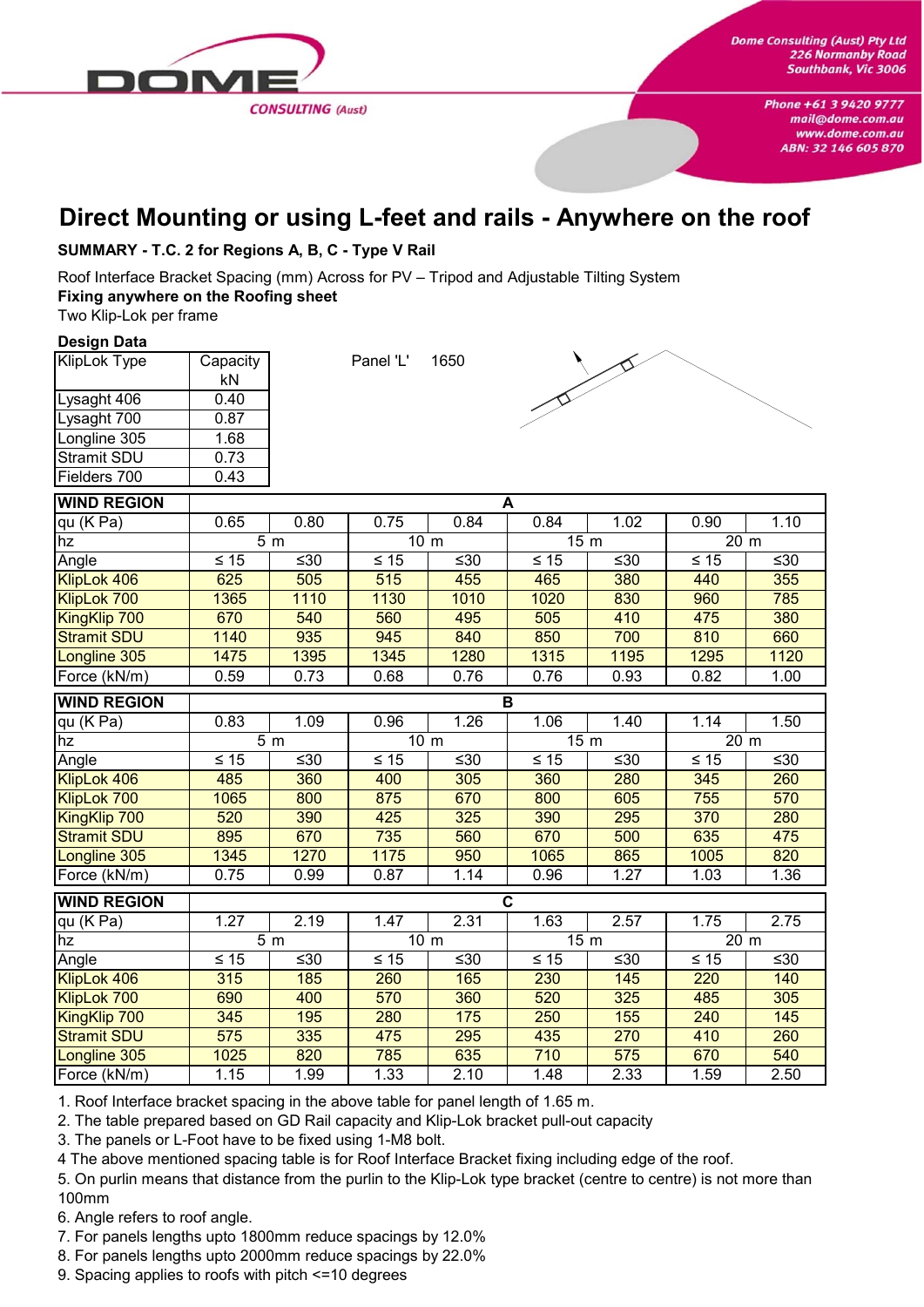

## **Direct Mounting or using L-feet and rails - On top of the purlin**

#### **SUMMARY - T.C. 2 for Regions A, B, C - Type V Rail**

Roof Interface Bracket Spacing (mm) Across for PV – Tripod and Adjustable Tilting System **Fixing on purlin on the Roofing sheet**

Two Klip-Lok per frame

#### **Design Data**

| Capacity |
|----------|
| kN       |
| 1.37     |
| 1.17     |
| 1.76     |
| 1.80     |
| 0.50     |
|          |

Panel 'L' 1650



| <b>WIND REGION</b> |           |                  |                 |       | A                       |       |                 |        |
|--------------------|-----------|------------------|-----------------|-------|-------------------------|-------|-----------------|--------|
| qu (K Pa)          | 0.65      | 0.8              | 0.75            | 0.84  | 0.84                    | 1.02  | 0.9             | 1.1    |
| hz                 |           | 5 <sub>m</sub>   | 10 <sub>m</sub> |       | 15 <sub>m</sub>         |       | 20 m            |        |
| Angle              | $\leq 15$ | $≤30$            | $\leq 15$       | $≤30$ | $\leq 15$               | $≤30$ | $\leq 15$       | $≤30$  |
| KlipLok 406        | 1395      | 1335             | 1320            | 1075  | 1195                    | 970   | 1130            | 915    |
| KlipLok 700        | 1395      | 1290             | 1120            | 915   | 1020                    | 830   | 960             | 785    |
| KingKlip 700       | 690       | 540              | 475             | 390   | 430                     | 355   | 410             | 325    |
| <b>Stramit SDU</b> | 1395      | 1335             | 1340            | 1305  | 1310                    | 1255  | 1295            | 1205   |
| Longline 305       | 1475      | 1395             | 1345            | 1280  | 1315                    | 1250  | 1295            | 1180   |
| Force (kN/m)       | 0.59      | 0.73             | 0.68            | 0.76  | 0.76                    | 0.93  | 0.82            | 1.00   |
| <b>WIND REGION</b> |           |                  |                 |       | B                       |       |                 |        |
| qu (K Pa)          | 0.83      | 1.09             | 0.96            | 1.26  | 1.06                    | 1.4   | 1.14            | 1.5    |
| hz                 |           | 5 <sub>m</sub>   | 10 <sub>m</sub> |       | 15 <sub>m</sub>         |       | 20 <sub>m</sub> |        |
| Angle              | $\leq 15$ | $\leq 30$        | $\leq 15$       | $≤30$ | $\leq 15$               | $≤30$ | $\leq 15$       | $≤30$  |
| KlipLok 406        | 1315      | 1045             | 960             | 775   | 865                     | 710   | 820             | 660    |
| KlipLok 700        | 1120      | 895              | 820             | 660   | 735                     | 605   | 700             | 570    |
| KingKlip 700       | 475       | 380              | 345             | 280   | 315                     | 250   | 295             | 240    |
| <b>Stramit SDU</b> | 1320      | 1240             | 1260            | 1025  | 1140                    | 930   | 1080            | 875    |
| Longline 305       | 1345      | 1270             | 1230            | 1000  | 1110                    | 905   | 1055            | 855    |
| Force (kN/m)       | 0.75      | 0.99             | 0.87            | 1.14  | 0.96                    | 1.27  | 1.03            | 1.36   |
| <b>WIND REGION</b> |           |                  |                 |       | $\overline{\mathsf{c}}$ |       |                 |        |
| qu (K Pa)          | 1.27      | 2.19             | 1.47            | 2.31  | 1.63                    | 2.57  | 1.75            | 2.75   |
| hz                 |           | $\overline{5}$ m | 10 <sub>m</sub> |       | 15 <sub>m</sub>         |       | 20 m            |        |
| Angle              | $\leq 15$ | ≤30              | $\leq 15$       | ≤30   | $\leq 15$               | ≤30   | $\leq 15$       | ≤ $30$ |
| KlipLok 406        | 1090      | 635              | 905             | 570   | 820                     | 520   | 775             | 495    |
| KlipLok 700        | 930       | 540              | 775             | 485   | 700                     | 435   | 660             | 420    |
| KingKlip 700       | 400       | 230              | 325             | 205   | 295                     | 185   | 280             | 175    |
| <b>Stramit SDU</b> | 1200      | 840              | 1150            | 755   | 1080                    | 680   | 1015            | 640    |
| Longline 305       | 1070      | 855              | 820             | 660   | 735                     | 605   | 700             | 570    |
| Force (kN/m)       | 1.15      | 1.99             | 1.33            | 2.10  | 1.48                    | 2.33  | 1.59            | 2.50   |

1. Roof Interface bracket spacing in the above table for panel length of 1.65 m.

2. The table prepared based on GD Rail capacity and Klip-Lok bracket pull-out capacity

3. The panels or L-Foot have to be fixed using 1-M8 bolt.

4 The above mentioned spacing table is for Roof Interface Bracket fixing including edge of the roof.

5. On purlin means that distance from the purlin to the Klip-Lok type bracket (centre to centre) is not more than 100mm

6. Angle refers to roof angle.

7. For panels lengths upto 1800mm reduce spacings by 12.0%

8. For panels lengths upto 2000mm reduce spacings by 22.0%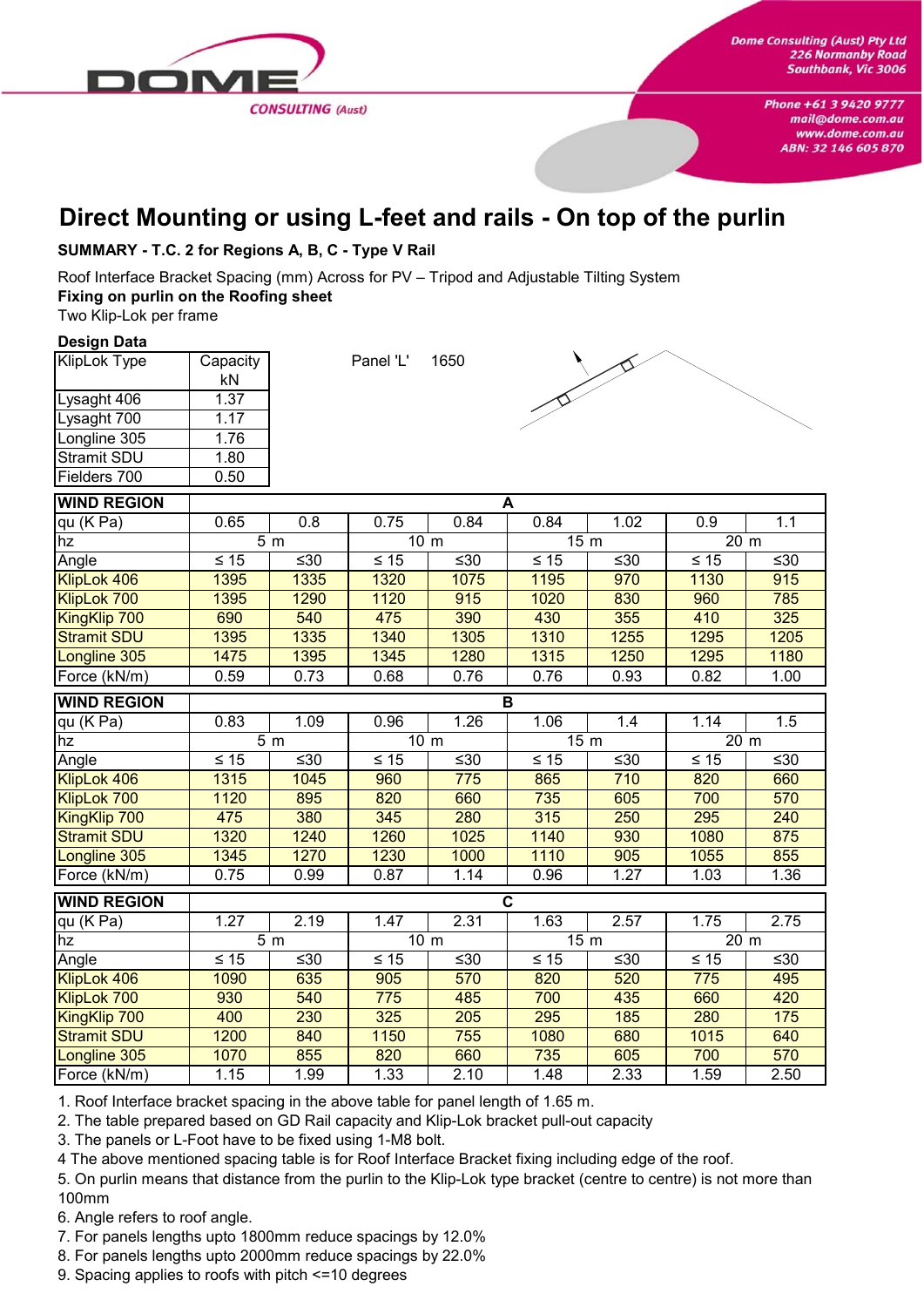

## **Single Tripod and Adjustable Tilting System - Anywhere on the roof**

#### **SUMMARY - T.C. 2 for Regions A, B, C - Type V Rail**

Roof Interface Bracket Spacing (mm) Across for PV – Tripod and Adjustable Tilting System **Fixing anywhere on the Roofing sheet**

Two Klip-Lok per frame

#### **Design Data**

| <b>KlipLok Type</b> | Capacity |  |  |  |
|---------------------|----------|--|--|--|
|                     | kN       |  |  |  |
| Lysaght 406         | 0.40     |  |  |  |
| Lysaght 700         | 0.87     |  |  |  |
| Longline 305        | 1.68     |  |  |  |
| <b>Stramit SDU</b>  | 0.73     |  |  |  |
| Fielders 700        | 0.43     |  |  |  |

Panel 'L' 1650



| <b>WIND REGION</b>  | A              |                |                 |       |                         |      |                   |      |
|---------------------|----------------|----------------|-----------------|-------|-------------------------|------|-------------------|------|
| qu (K Pa)           | 0.65           | 0.80           | 0.75            | 0.84  | 0.84                    | 1.02 | 0.90              | 1.10 |
| hz                  |                | 5 <sub>m</sub> | 10 <sub>m</sub> |       | 15 m                    |      | 20 m              |      |
| Angle               | $\leq 15$      | ≤30            | $\leq 15$       | $≤30$ | $\leq 15$               | ≤30  | $\leq 15$         | ≤30  |
| KlipLok 406         | 625            | 505            | 515             | 455   | 465                     | 380  | 355               | 290  |
| KlipLok 700         | 1365           | 1110           | 1130            | 1010  | 1020                    | 830  | 775               | 635  |
| <b>KingKlip 700</b> | 670            | 540            | 560             | 495   | 505                     | 410  | 380               | 305  |
| <b>Stramit SDU</b>  | 1140           | 935            | 945             | 840   | 850                     | 700  | 645               | 530  |
| Longline 305        | 1475           | 1395           | 1345            | 1260  | 1315                    | 1150 | 1295              | 1085 |
| Force (kN/m)        | 0.59           | 0.73           | 0.68            | 0.76  | 0.76                    | 0.93 | 0.82              | 1.00 |
| <b>WIND REGION</b>  | $\mathbf B$    |                |                 |       |                         |      |                   |      |
| qu (K Pa)           | 0.83           | 1.09           | 0.96            | 1.26  | 1.06                    | 1.40 | 1.14              | 1.50 |
| hz                  |                | 5 <sub>m</sub> | 10 <sub>m</sub> |       | 15 <sub>m</sub>         |      | 20 m              |      |
| Angle               | $\leq 15$      | ≤30            | $\leq 15$       | ≤30   | $\leq 15$               | ≤30  | $\leq 15$         | ≤30  |
| KlipLok 406         | 485            | 360            | 400             | 305   | 360                     | 280  | 345               | 260  |
| KlipLok 700         | 1065           | 800            | 875             | 670   | 800                     | 605  | 755               | 570  |
| KingKlip 700        | 520            | 390            | 425             | 325   | 390                     | 295  | 370               | 280  |
| <b>Stramit SDU</b>  | 895            | 670            | 735             | 560   | 670                     | 500  | 635               | 475  |
| Longline 305        | 1345           | 1230           | 1240            | 915   | 1140                    | 830  | 1080              | 785  |
| Force (kN/m)        | 0.75           | 0.99           | 0.87            | 1.14  | 0.96                    | 1.27 | 1.03              | 1.36 |
| <b>WIND REGION</b>  |                |                |                 |       | $\overline{\mathbf{c}}$ |      |                   |      |
| qu (K Pa)           | 1.27           | 2.19           | 1.47            | 2.31  | 1.63                    | 2.57 | 1.75              | 2.75 |
| hz                  | 5 <sub>m</sub> |                | 10 <sub>m</sub> |       | 15 <sub>m</sub>         |      | $\overline{2}0$ m |      |
| Angle               | $≤ 15$         | ≤30            | $\leq 15$       | ≤30   | $\leq 15$               | ≤30  | $\leq 15$         | ≤30  |
| KlipLok 406         | 315            | 185            | 260             | 165   | 230                     | 145  | 220               | 140  |
| KlipLok 700         | 690            | 400            | 570             | 360   | 520                     | 325  | 485               | 305  |
| KingKlip 700        | 345            | 195            | 280             | 175   | 250                     | 155  | 240               | 145  |
| <b>Stramit SDU</b>  | 575            | 335            | 475             | 295   | 435                     | 270  | 410               | 260  |
| Longline 305        | 1100           | 790            | 840             | 605   | 755                     | 550  | 715               | 520  |
| Force (kN/m)        | 1.15           | 1.99           | 1.33            | 2.10  | 1.48                    | 2.33 | 1.59              | 2.50 |

1. Roof Interface bracket spacing in the above table for panel length of 1.65 m.

2. The table prepared based on GD Rail capacity and Klip-Lok bracket pull-out capacity

3. The panels or L-Foot have to be fixed using 1-M8 bolt.

4 The above mentioned spacing table is for Roof Interface Bracket fixing including edge of the roof.

5. On purlin means that distance from the purlin to the Klip-Lok type bracket (centre to centre) is not more than 100mm

6. Angle refers to tilt angle between roof and panels – not to horizontal.

7. For panels lengths upto 1800mm reduce spacings by 12.0%

8. For panels lengths upto 2000mm reduce spacings by 22.0%